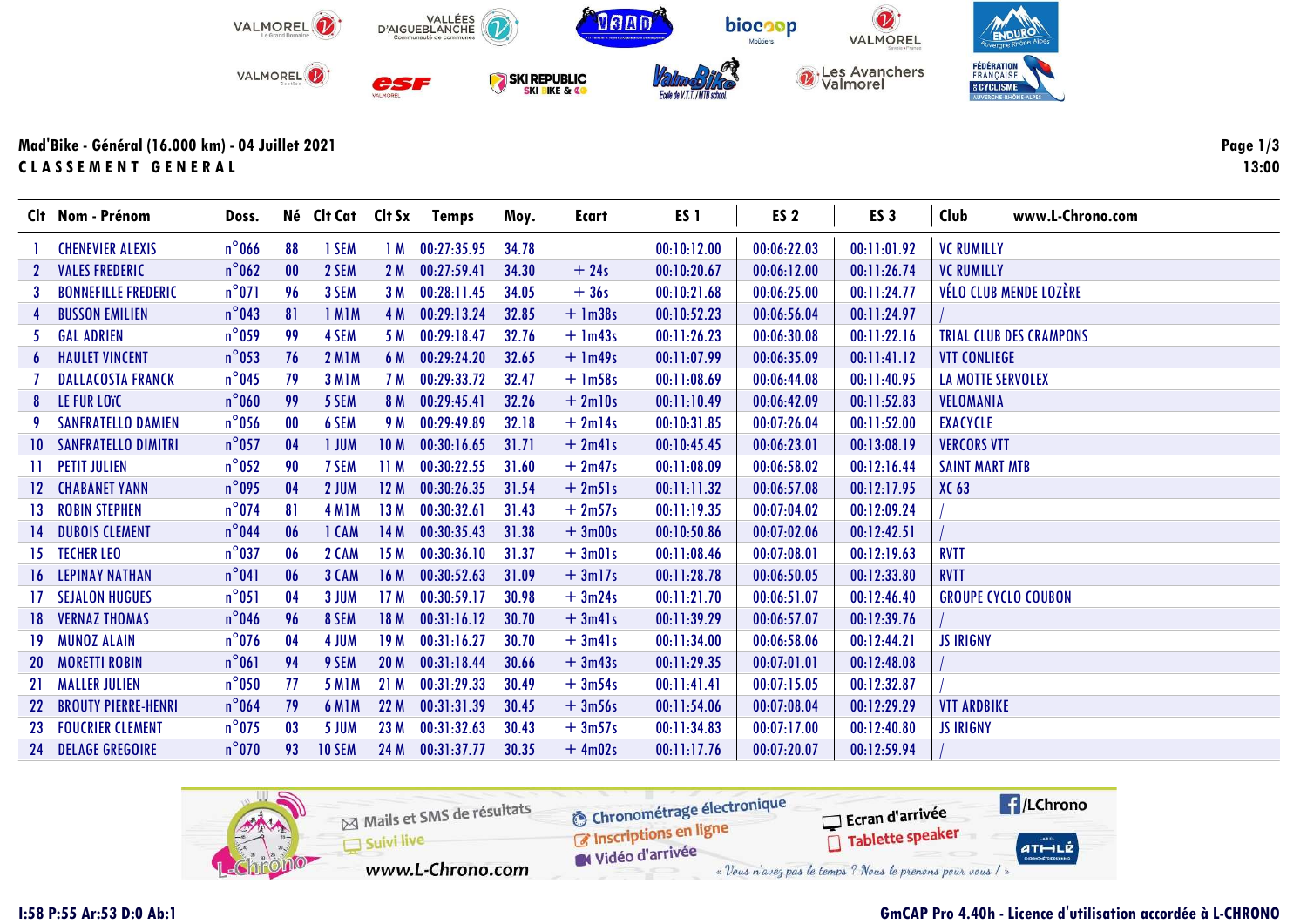

Mad'Bike - Général (16.000 km) - 04 Juillet 2021 CLASSEMENT GENERAL

|     | Clt Nom - Prénom             | Doss.           |                   |                    |                 | Né Clt Cat Clt Sx Temps | Moy.  | <b>Ecart</b> | ES <sub>1</sub> | ES <sub>2</sub> | ES <sub>3</sub> | Club                  | www.L-Chrono.com                      |
|-----|------------------------------|-----------------|-------------------|--------------------|-----------------|-------------------------|-------|--------------|-----------------|-----------------|-----------------|-----------------------|---------------------------------------|
|     | 25 PATARIN FELIX             | $n^{\circ}082$  | 84                | <b>11 SEM</b>      | 25 M            | 00:31:42.89             | 30.27 | $+4m07s$     | 00:11:32.75     | 00:07:26.00     | 00:12:44.14     |                       |                                       |
|     | <b>26 DEL MEDICO JUSTIN</b>  | $n^{\circ}083$  | 05                | 4 CAM              | 26 M            | 00:31:59.62             | 30.01 | $+4m24s$     | 00:11:35.44     | 00:07:28.06     | 00:12:56.12     |                       |                                       |
|     | <b>27 DROUART NICOLAS</b>    | $n^{\circ}$ 069 | 99                | 12 SEM             | 27M             | 00:32:00.07             | 30.00 | $+4m25s$     | 00:11:13.13     | 00:07:13.09     | 00:13:33.85     |                       | <b>GRENOBLE MÉTROPOLE CYCLISME 38</b> |
|     | <b>28 DOUSSELIN BAPTISTE</b> | $n^{\circ}$ 077 | 03                | 6 JUM              | 28 M            | 00:32:01.49             | 29.98 | $+4m26s$     | 00:12:08.79     | 00:07:07.07     | 00:12:45.63     | <b>JSI IRIGNY</b>     |                                       |
| 29  | <b>ROTUREAU JULIEN</b>       | $n^{\circ}084$  | 84                | 13 SEM             | 29 M            | 00:32:11.61             | 29.82 | $+4m36s$     | 00:11:35.40     | 00:07:21.00     | 00:13:15.21     |                       |                                       |
|     | <b>30 GARNIER NICOLAS</b>    | $n^{\circ}$ 097 | 95                | 14 SEM             | 30 <sub>M</sub> | 00:32:21.04             | 29.67 | $+4m46s$     | 00:11:32.74     | 00:07:34.06     | 00:13:14.24     |                       |                                       |
|     | 31 VALÉAU ARTHUR             | $n^{\circ}$ 055 | 04                | 7 JUM              | 31 M            | 00:32:25.32             | 29.61 | $+4m50s$     | 00:11:54.35     | 00:07:29.07     | 00:13:01.90     |                       | <b>VÉLO CLUB DU VELAY</b>             |
|     | <b>32 BROTTES STEPHANE</b>   | $n^{\circ}$ 049 | 70                | 1 M2M              | 32 M            | 00:32:26.40             | 29.59 | $+4m51s$     | 00:11:59.00     | 00:07:33.07     | 00:12:54.33     | <b>VALRHONA</b>       |                                       |
| 33  | <b>BONNIOT ALEXANDRE</b>     | $n^{\circ}$ 096 | 03                | 8 JUM              | 33 M            | 00:32:36.22             | 29.44 | $+5m01s$     | 00:11:07.68     | 00:07:01.01     | 00:14:27.53     | XC63                  |                                       |
|     | <b>34 THEVENY GABIN</b>      | $n^{\circ}$ 048 | 94                | 15 SEM             | 34 M            | 00:33:01.96             | 29.06 | $+5m26s$     | 00:11:34.96     | 00:08:11.06     | 00:13:15.94     |                       |                                       |
|     | 35 RENOTON LAURIE            | $n^{\circ}$ 098 | 92                | 1 SEF              | 1 F             | 00:33:04.08             | 29.03 | $+5m29s$     | 00:11:52.01     | 00:07:58.08     | 00:13:13.99     |                       |                                       |
|     | <b>36 BOLORE YOUENN</b>      | $n^{\circ}$ 040 | 05                | 5 CAM              | 35 M            | 00:33:11.64             | 28.92 | $+5m36s$     | 00:11:40.92     | 00:07:20.04     | 00:14:10.68     | <b>RVTT</b>           |                                       |
| -37 | <b>BERNARD VICTOR</b>        | $n^{\circ}$ 067 | $\boldsymbol{00}$ | <b>16 SEM</b>      | 36 M            | 00:33:53.35             | 28.33 | $+ 6$ ml8s   | 00:12:18.44     | 00:07:24.02     | 00:14:10.89     |                       |                                       |
|     | 38 THOMÉ VICTOR              | $n^{\circ}080$  | 06                | 6 CAM              | 37 M            | 00:33:55.53             | 28.30 | $+ 6m20s$    | 00:12:00.11     | 00:07:31.00     | 00:14:24.42     |                       | <b>ANNECY CYCLISME COMPETITION</b>    |
|     | <b>39 D HOOGHE LUDOVIC</b>   | $n^{\circ}$ 054 | 73                | 7 M <sub>I</sub> M | 38 M            | 00:33:56.36             | 28.29 | $+ 6m21s$    | 00:12:12.10     | 00:07:49.02     | 00:13:55.24     | <b>VTT ARDBIKE</b>    |                                       |
|     | 40 LEPINE PACO               | $n^{\circ}$ 047 | 04                | 9 JUM              | 39 M            | 00:34:03.15             | 28.19 | $+6m28s$     | 00:12:30.62     | 00:07:42.02     | 00:13:50.51     | <b>VTT ARDBIKE</b>    |                                       |
| 41  | <b>BAUJARD AMAURY</b>        | $n^{\circ}$ 039 | 06                | 7 CAM              | 40 M            | 00:34:09.37             | 28.11 | $+ 6m34s$    | 00:12:06.23     | 00:07:56.07     | 00:14:07.07     | <b>ECM</b>            |                                       |
|     | <b>42 PEYRET TILIEN</b>      | $n^{\circ}$ 079 | 0 <sub>5</sub>    | 8 CAM              | 41 M            | 00:34:34.62             | 27.76 | $+ 6m59s$    | 00:12:03.28     | 00:08:57.07     | 00:13:34.27     |                       | <b>ANNECY CYCLISME COMPÉTITION</b>    |
|     | <b>43 RIOSSET MARGOT</b>     | $n^{\circ}$ 068 | 92                | 2 SEF              | 2F              | 00:34:43.52             | 27.65 | $+7m08s$     | 00:12:29.09     | 00:08:09.04     | 00:14:05.39     | <b>CCDIE</b>          |                                       |
|     | 44 SCHOM JOAQUIM             | $n^{\circ}081$  | 06                | 9 CAM              | 42 M            | 00:34:54.10             | 27.51 | $+7m19s$     | 00:12:30.86     | 00:08:10.08     | 00:14:13.16     |                       | <b>ANNECY CYCLISME COMPETITION</b>    |
|     | <b>45 ABEL THIBAULT</b>      | $n^{\circ}$ 073 | 05                | <b>10 CAM</b>      | 43 M            | 00:35:38.36             | 26.94 | $+8m03s$     | 00:12:31.77     | 00:08:08.03     | 00:14:58.56     |                       |                                       |
|     | 46 GRANET ADÈLE              | $n^{\circ}$ 065 | 99                | 3 SEF              | 3F              | 00:35:44.44             | 26.86 | $+ 8m09s$    | 00:12:56.37     | 00:08:05.05     | 00:14:43.02     |                       |                                       |
|     | <b>47 CHANEL KENZO</b>       | $n^{\circ}$ 038 | 04                | <b>10 JUM</b>      | 44 M            | 00:35:51.77             | 26.77 | $+ 8$ ml6s   | 00:12:36.68     | 00:08:23.02     | 00:14:52.07     | <b>SPORT VTT TEAM</b> |                                       |
|     | <b>48 GENIN JADE</b>         | $n^{\circ}$ 072 | 00                | 4 SEF              | 4 F             | 00:36:36.31             | 26.23 | $+9m01s$     | 00:12:44.50     | 00:09:06.05     | 00:14:45.76     |                       | <b>VÉLO CLUB MENDE LOZÈRE</b>         |